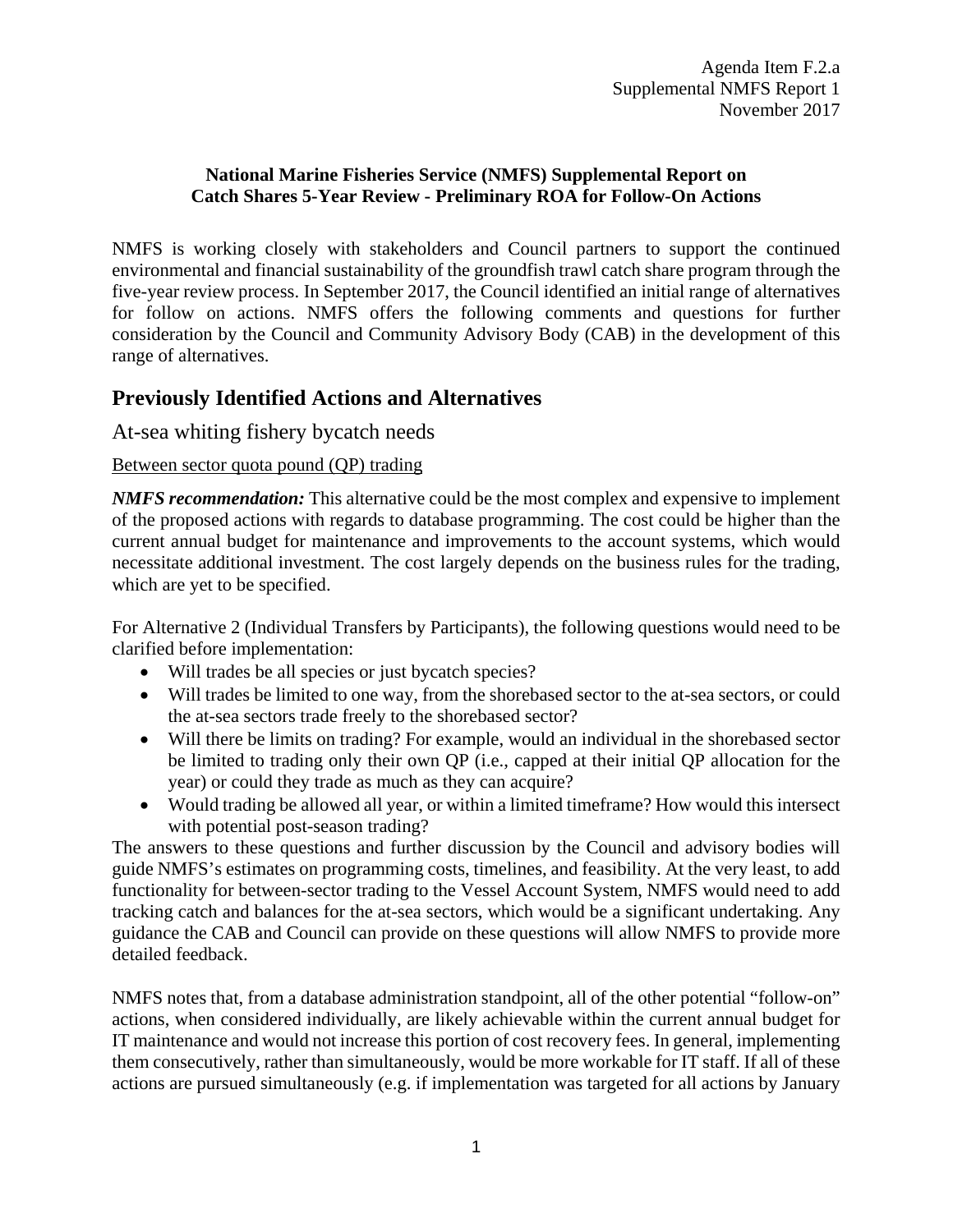1, 2020) additional funding and staffing may be necessary.

# Meeting shoreside IFQ sector harvest complex needs

NMFS notes that similar alternatives are considered for different priority areas that the CAB identified, for example, changes to QP limits and allowing for post-season trading. The Council may wish to consider prioritizing alternatives that simultaneously address multiple needs. Focusing future consideration on the alternatives rather than the topic may highlight opportunities to condense proposed actions and thereby reduce Council Staff and NMFS's workload.

### Post Season Trading

*NMFS recommendation:* The Council may wish to consider a sub-option under this alternative for post-season trading in all accounts, although NMFS notes this would create the opportunity for individuals to maximize carryover. Implementation (allowing for post-season trading from all accounts) would be easier as compared to the deficit-only trading. NMFS would plan to allow trading of prior-year pounds continuously from January 1 through the trading end date, to simplify programming. However NMFS anticipates that programing business rules to allow only trading from accounts in deficit would be feasible. As in our September 2011 statement, NMFS notes this alternative would push back calculation of individual account carryover until after trading is done. Also, vessel account owners should note that post-season trading would require modifying the current rule that automatically covers previous year deficits with next year's QP until trading is complete.

## Trawl sablefish management

*NMFS recommendation:* NMFS suggests the Council consider, under Alternative 3 (gear switching measures), moving forward the September 2017 Groundfish Advisory Panel alternative establishing a limited entry fixed gear endorsement on the trawl limited entry permit (potentially based on certain level of fixed gear landings during a qualification period) along with the "eliminate and mitigate" Alternative 3 quota caps proposal. An endorsement would be far easier and more affordable to implement than creating new categories of quota shares or pounds, a factor that merits consideration during the analysis. For Alternative 2 (removing the 36 degree management line), NMFS notes that from an implementation standpoint, removing or changing the boundary would be relatively straightforward, likely similar to the process to that used for changing boundaries for lingcod.

# **NMFS Administrative Change Proposals**

While finalizing the list of follow-on actions for analysis, the Council may wish to consider the following, developed by NMFS permits staff based on permit holder and vessel account user feedback.